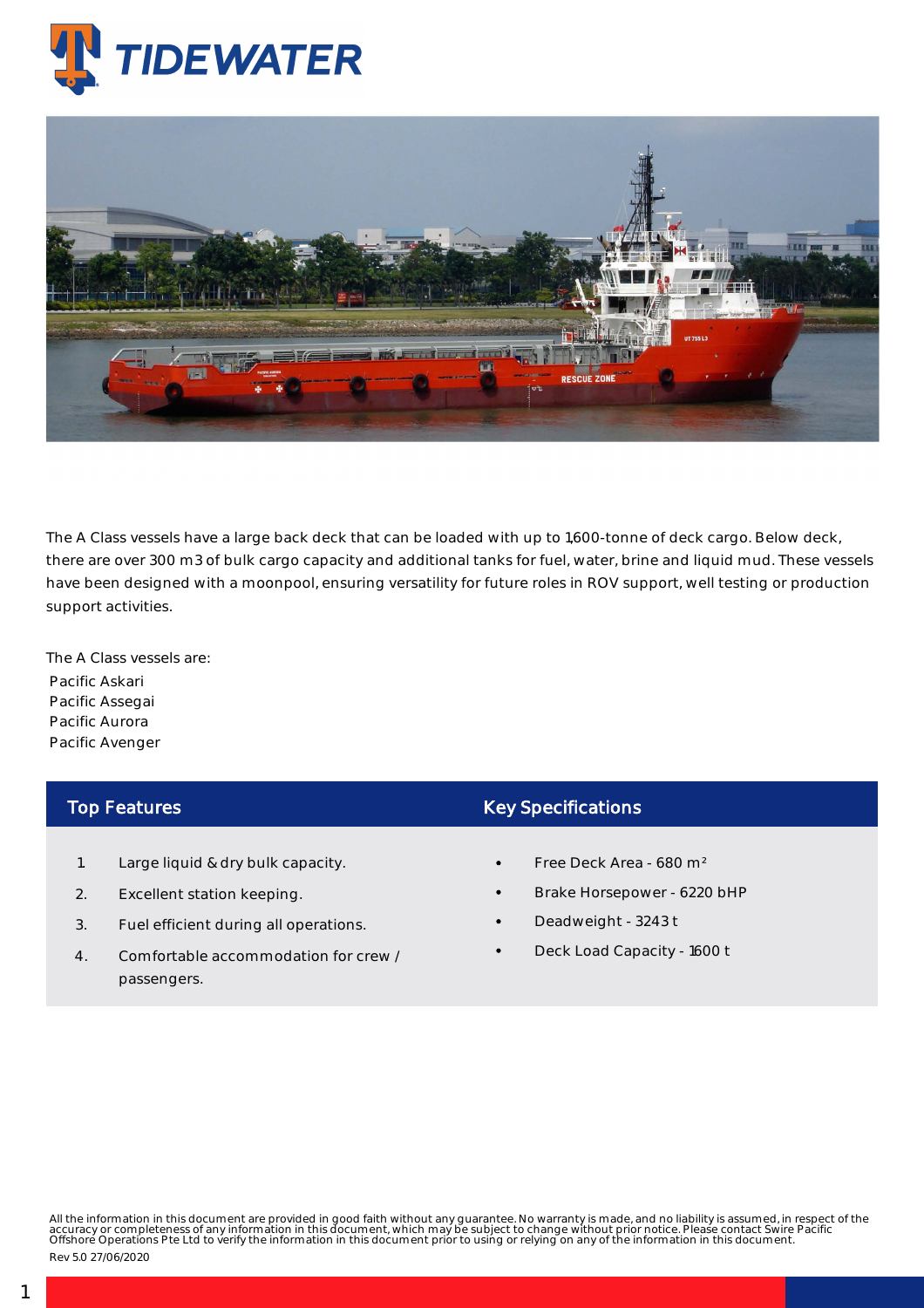



| General Information      |                                                                                                    |  |  |  |  |
|--------------------------|----------------------------------------------------------------------------------------------------|--|--|--|--|
| Vessel Name              | Pacific Aurora                                                                                     |  |  |  |  |
| Built                    | Pan United Shipyard<br>(Singapore), September 2008                                                 |  |  |  |  |
| Flag                     | Singapore                                                                                          |  |  |  |  |
| Call Sign                | 9VGX4                                                                                              |  |  |  |  |
| IMO No.                  | 9386287                                                                                            |  |  |  |  |
| Classification           |                                                                                                    |  |  |  |  |
| Class Notation           | DNV-GL +1A1 Fire fighter(I)<br>DYNPOS(AUTR) EO SF                                                  |  |  |  |  |
| <b>Dimensions</b>        |                                                                                                    |  |  |  |  |
| Length (LOA)             | 73.4 m                                                                                             |  |  |  |  |
| Beam                     | 16.0 m                                                                                             |  |  |  |  |
| <b>Summer Draft</b>      | 5.89 m                                                                                             |  |  |  |  |
| Deadweight @ SummerDraft | 3243 t                                                                                             |  |  |  |  |
| GT                       | 2213                                                                                               |  |  |  |  |
| <b>Deck Capacities</b>   |                                                                                                    |  |  |  |  |
| Deck Load Capacity       | 1600 t                                                                                             |  |  |  |  |
| Deck Strength            | $5$ t/m <sup>2</sup>                                                                               |  |  |  |  |
| Free Deck Area           | $680 \,\mathrm{m}^2$                                                                               |  |  |  |  |
| Length x Width           | 50.3 x 13.5 m                                                                                      |  |  |  |  |
| <b>Tank Capacities</b>   |                                                                                                    |  |  |  |  |
| Base Oil                 | 200 m <sup>3</sup> (Multi usage tanks)                                                             |  |  |  |  |
| Brine / Mud              | Brine = $345 \text{ m}^3$ (Multi usage<br>Tanks)<br>Mud = $913 \text{ m}^3$ (Multi usage<br>tanks) |  |  |  |  |
| Drill / Ballast Water    | 378 m <sup>3</sup> (Dedicated tanks)<br>862 m <sup>3</sup> (Multi usage tanks)                     |  |  |  |  |
| Dry Bulk                 | 306 m <sup>3</sup> in five dedicated tanks                                                         |  |  |  |  |
| <b>Fresh Water</b>       | 743 m <sup>3</sup> (Dedicated tanks),<br>883 m <sup>3</sup> (Multi usage tanks)                    |  |  |  |  |
| <b>Fuel Dedicated</b>    | $1181 \text{ m}^3$                                                                                 |  |  |  |  |
| <b>Fuel Total</b>        | 2094 m <sup>3</sup> (Multi usage tanks)                                                            |  |  |  |  |

| Tank Capacities Details           | Refer to Tank Capacities<br>Table                                                                                        |  |  |  |  |  |
|-----------------------------------|--------------------------------------------------------------------------------------------------------------------------|--|--|--|--|--|
| Ship Fuel Dedicated               | $1181 \text{ m}^3$                                                                                                       |  |  |  |  |  |
| Ship Fuel Total                   | 2094 m <sup>3</sup> (Multi usage tanks)                                                                                  |  |  |  |  |  |
| <b>Ballast Water</b>              | 378 m <sup>3</sup> (Dedicated tanks)<br>862 m <sup>3</sup> (Multi usage tanks)                                           |  |  |  |  |  |
| Drill Water                       | 378 m <sup>3</sup> (Dedicated tanks)<br>862 m <sup>3</sup> (Multi usage tanks)                                           |  |  |  |  |  |
| Propulsion                        |                                                                                                                          |  |  |  |  |  |
| Main Generator                    | 2 x Bergen diesel engines<br>each 2320 kW = 4640 kW<br>(6220 bHP)                                                        |  |  |  |  |  |
| Thruster                          | 2 x bow tunnel 600 kW / 804<br>hHP<br>2 x stern tunnel 600 kW / 804<br>bHP                                               |  |  |  |  |  |
| <b>Deck Equipment</b>             |                                                                                                                          |  |  |  |  |  |
| Capstans                          | 2 x 10 t pull at approx. 0-19<br>m/min,<br>Light line @ 0-24 m/min                                                       |  |  |  |  |  |
| Tugger Winches FWD                | 2 x Duty drum nominal pull<br>10 t @ 0-19 m/min                                                                          |  |  |  |  |  |
| <b>Provision Crane</b>            | SWL 2 t at 2.1 m - 10 m                                                                                                  |  |  |  |  |  |
| Performance & Economy             |                                                                                                                          |  |  |  |  |  |
| <b>Economical Speed</b>           | Approx. 11 m <sup>3</sup> /day @ 10 knots                                                                                |  |  |  |  |  |
| DP<20%                            | Approx. 8 m <sup>3</sup> /day                                                                                            |  |  |  |  |  |
| DP>35%                            | Approx. 9 m <sup>3</sup> /day                                                                                            |  |  |  |  |  |
| Standby in Field                  | Approx. 7 m <sup>3</sup> /day                                                                                            |  |  |  |  |  |
| Standby in Port                   | Approx. 1.2 m <sup>3</sup> /day                                                                                          |  |  |  |  |  |
| Note                              | Performance & Economy<br>figures are given at mean<br>vessel draft of 5.0 m (2300 t<br>deadweight) & Beaufort<br>Scale 2 |  |  |  |  |  |
| <b>Dynamic Positioning System</b> |                                                                                                                          |  |  |  |  |  |
| Type                              | Alstom A series Duplex DP<br>System                                                                                      |  |  |  |  |  |

All the information in this document are provided in good faith without any guarantee. No warranty is made, and no liability is assumed, in respect of the<br>accuracy or completeness of any information in this document, which Rev 5.0 27/06/2020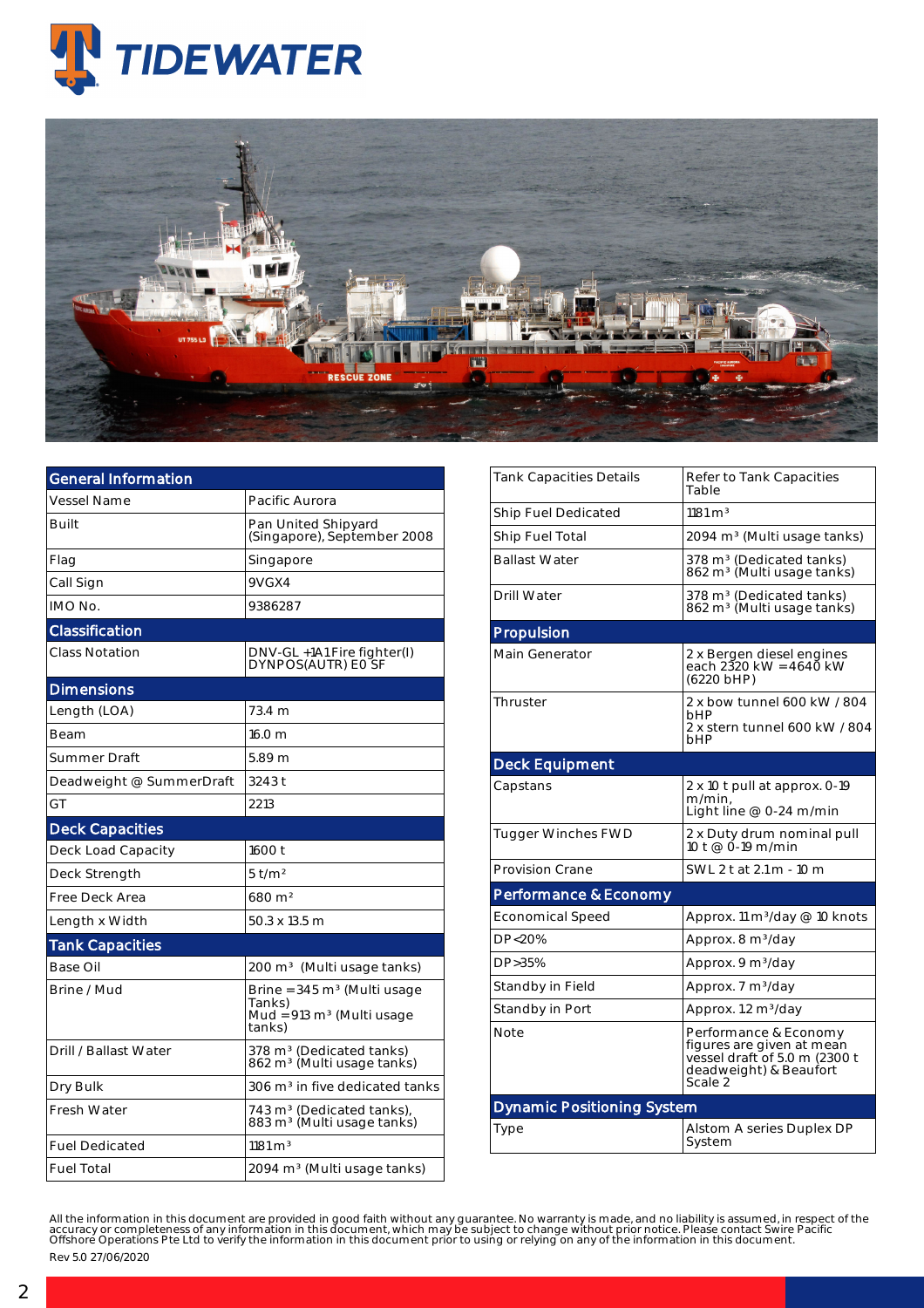

| Reference Systems                                                                                     | 1 x Cyscan<br>2 x Veripos DGPS<br>1 x USBL portable Hydro<br>reference system                   |  |  |  |  |  |  |
|-------------------------------------------------------------------------------------------------------|-------------------------------------------------------------------------------------------------|--|--|--|--|--|--|
| Motion Reference Units                                                                                | 2 x VRU<br>2 x Ultrasonic Anemometers<br>3 x Gyros Compasses                                    |  |  |  |  |  |  |
| <b>Rescue Boat</b>                                                                                    |                                                                                                 |  |  |  |  |  |  |
| 1.1 x Maritime partner Seabear 23 MKII, 10 person, SOLAS<br>approved FRB with inboard diesel waterjet |                                                                                                 |  |  |  |  |  |  |
| Accommodation                                                                                         |                                                                                                 |  |  |  |  |  |  |
| Person Capacity                                                                                       | Total = $32$<br>6 x 1 man cabins<br>7 x 2man cabins<br>3 x 4 man cabins (including<br>hospital) |  |  |  |  |  |  |

All the information in this document are provided in good faith without any guarantee. No warranty is made, and no liability is assumed, in respect of the<br>accuracy or completeness of any information in this document, which

Rev 5.0 27/06/2020